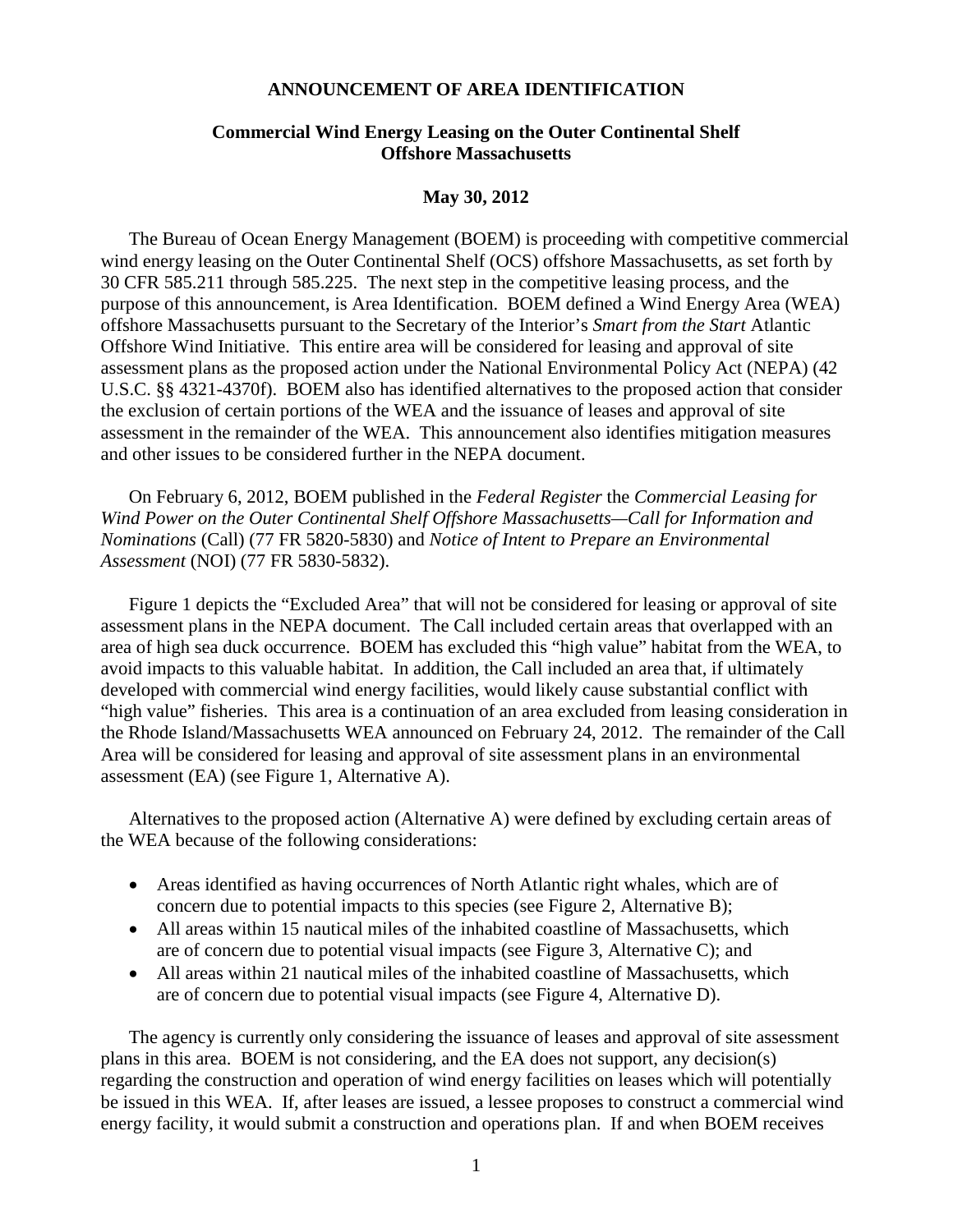such a plan, it would prepare a site-specific NEPA document for the project proposed, which would include the lessee's proposed transmission line(s) to shore. These cable routes would underlie areas outside of the WEA, and may include areas beneath the "high value" sea duck habitat and fishing grounds.

BOEM has also identified mitigation measures that may reduce the potential for adverse impacts to North Atlantic right whales. Such measures include seasonal vessel restrictions, vessel speed restrictions, and enhanced monitoring. These measures, and possibly others, will be analyzed in the EA, and if adopted, could be imposed as binding requirements in the form of stipulations in the lease instrument and/or conditions of approval of a site assessment plan. Based upon staff recommendations; consultations with Federal agencies, states, local governments, and affected Indian tribes; and public comments received, BOEM will continue to consider additional measures that may reduce the potential for adverse environmental consequences, and may identify other issues to be considered in the EA.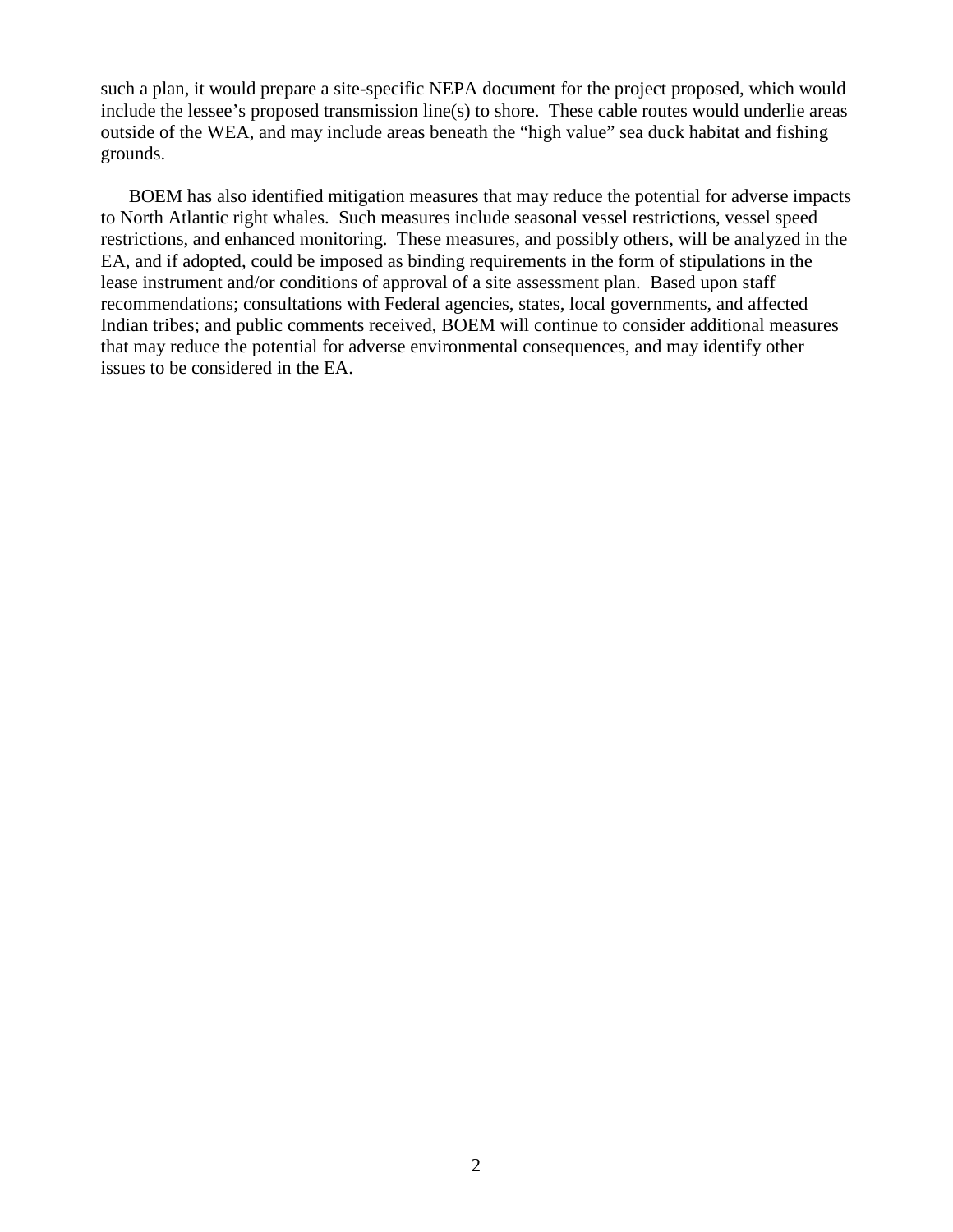**Figure 1. Wind Energy Area identified offshore Massachusetts for analysis as the Proposed Action (Alternative A) in the EA.**

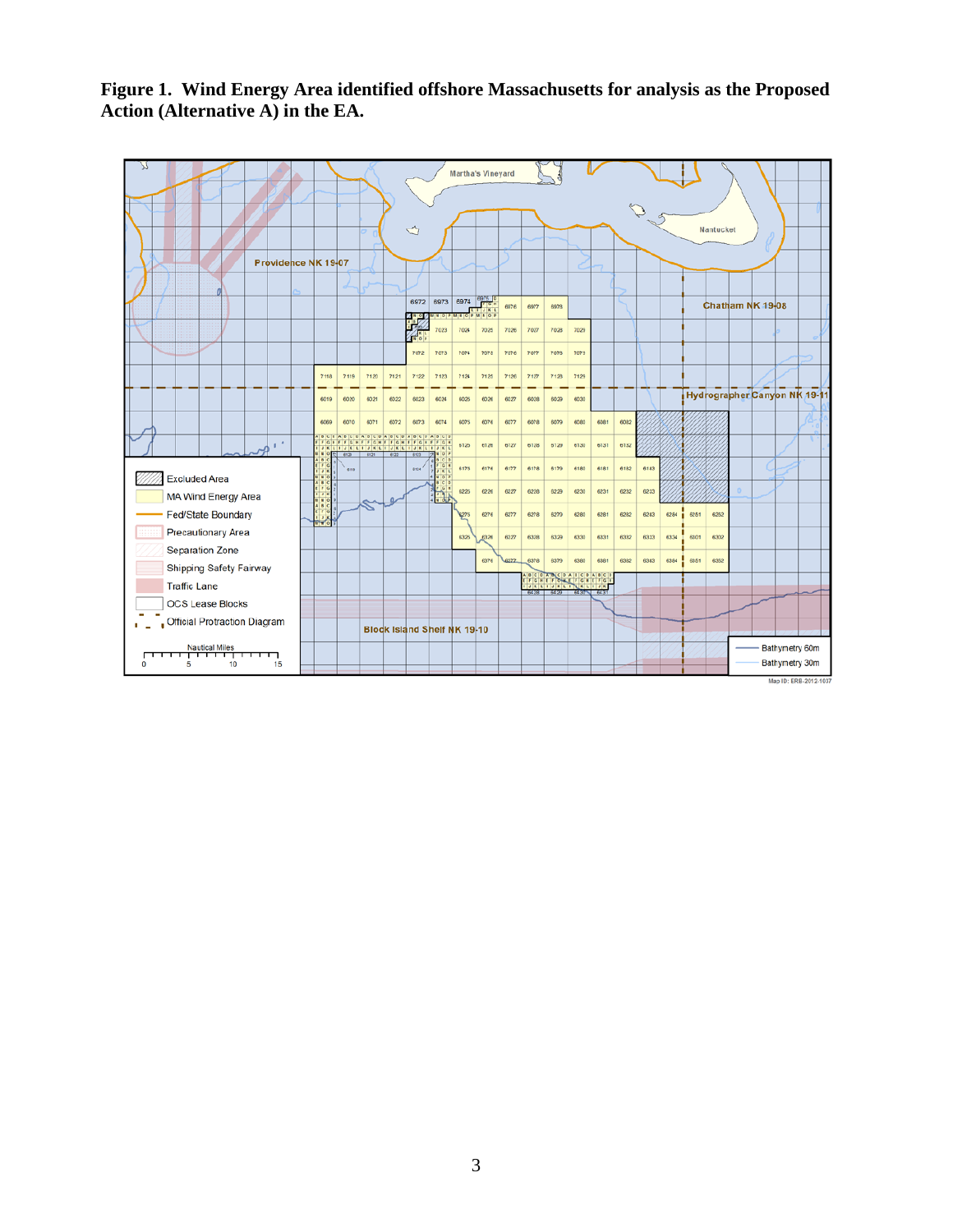**Figure 2. Areas identified as having occurrences of North Atlantic right whales for analysis as Alternative B in the EA.** 

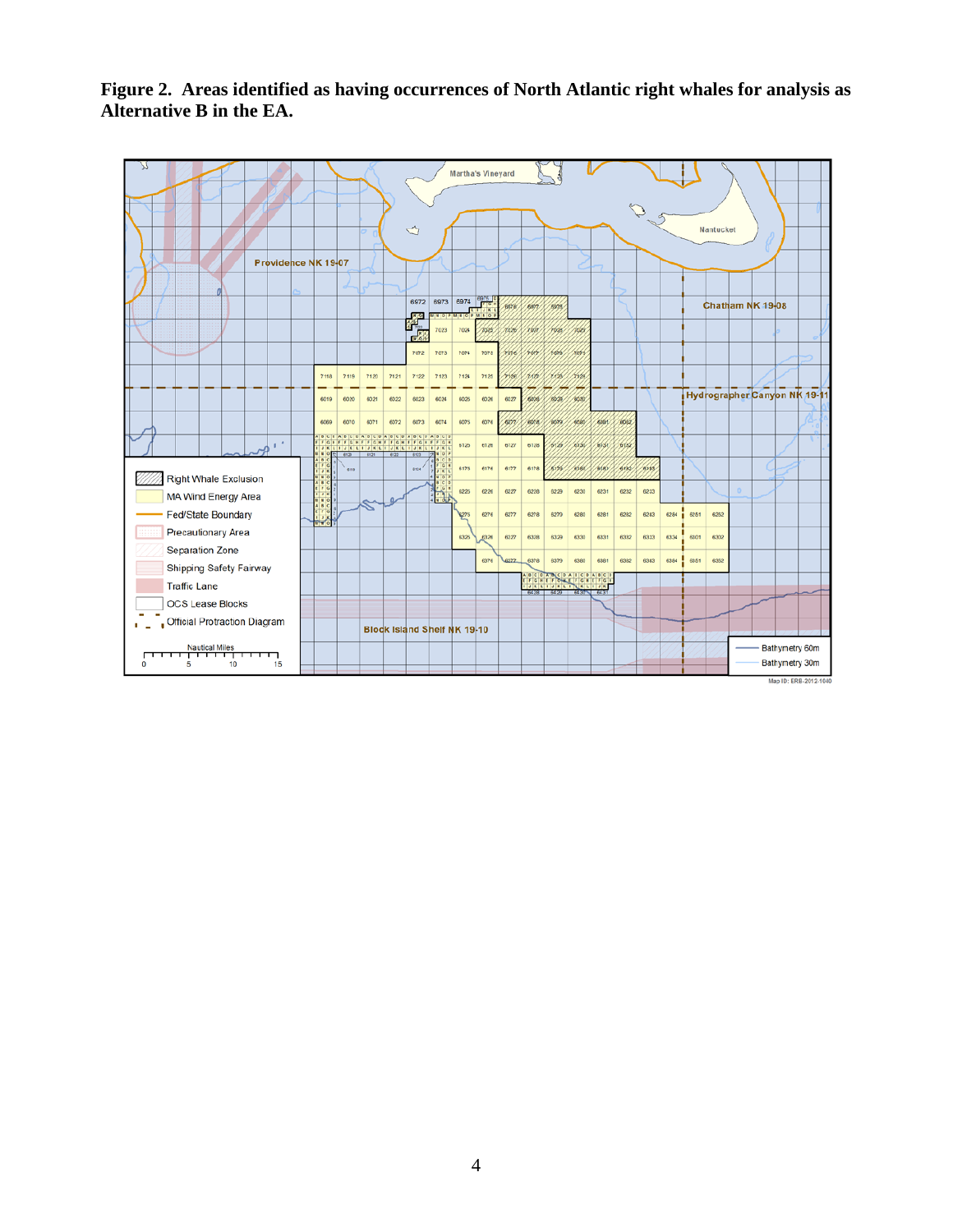**Figure 3. Areas within 15 nautical miles of the inhabited coastline of Massachusetts identified for analysis as Alternative C in the EA.**